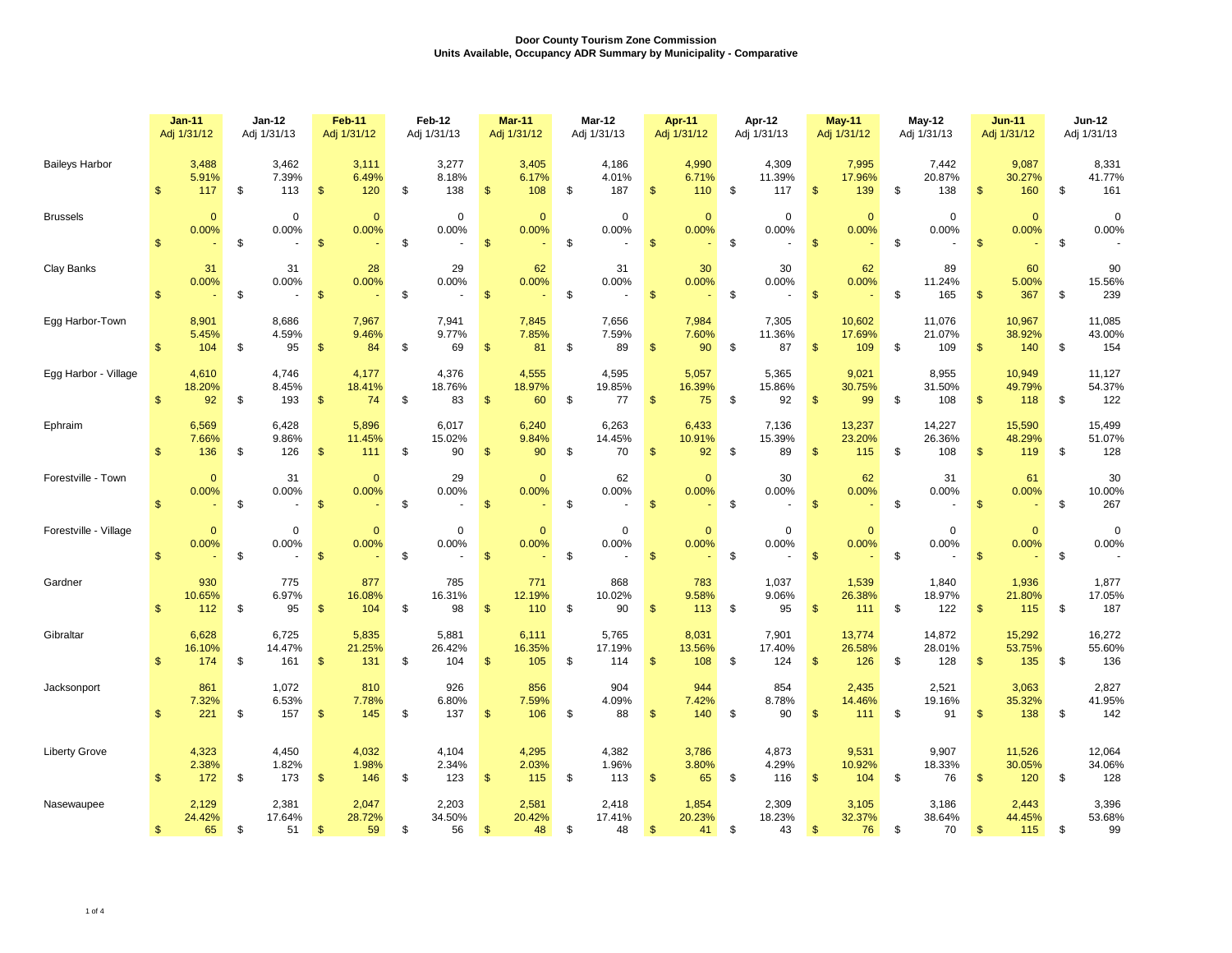|                                        |              | $Jan-11$<br>Adj 1/31/12         |      | Jan-12<br>Adj 1/31/13            |                | <b>Feb-11</b><br>Adj 1/31/12     |     | Feb-12<br>Adj 1/31/13            |                | <b>Mar-11</b><br>Adj 1/31/12     | Mar-12<br>Adj 1/31/13                  |               | Apr-11<br>Adj 1/31/12            |      | Apr-12<br>Adj 1/31/13            |                | <b>May-11</b><br>Adj 1/31/12       | $May-12$<br>Adj 1/31/13                  |                | <b>Jun-11</b><br>Adj 1/31/12       | <b>Jun-12</b><br>Adj 1/31/13             |
|----------------------------------------|--------------|---------------------------------|------|----------------------------------|----------------|----------------------------------|-----|----------------------------------|----------------|----------------------------------|----------------------------------------|---------------|----------------------------------|------|----------------------------------|----------------|------------------------------------|------------------------------------------|----------------|------------------------------------|------------------------------------------|
| Sevastopol                             | $\mathbf{s}$ | 5,526<br>14.17%<br>122          | - \$ | 5,265<br>13.71%<br>123           | $\mathbf{\$}$  | 4,769<br>17.93%<br>97            | \$. | 4,902<br>18.46%<br>97            | $\mathfrak{s}$ | 5,552<br>14.82%<br>116           | \$<br>5,188<br>22.61%<br>87            |               | 5,032<br>20.79%<br>90            | -\$  | 5,384<br>24.41%<br>104           | $\mathfrak{s}$ | 6,384<br>31.53%<br>111             | \$<br>6.449<br>32.08%<br>113             | $\mathbf{\$}$  | 6,910<br>48.39%<br>144             | \$<br>6,759<br>54.11%<br>148             |
| Sister Bay                             | \$.          | 10,139<br>12.98%<br>89          | \$   | 10,252<br>7.91%<br>140           | $\mathbb{S}$   | 9,482<br>15.58%<br>80            | \$  | 9,853<br>16.44%<br>78            | $\mathbf{s}$   | 10,509<br>8.55%<br>88            | \$<br>10,313<br>11.03%<br>83           | $\mathbf{\$}$ | 9,987<br>15.70%<br>62            | \$   | 9,841<br>13.89%<br>91            | $\mathbb{S}$   | 13,875<br>23.08%<br>100            | \$<br>14,280<br>24.34%<br>105            | $\mathbf{s}$   | 14,087<br>46.70%<br>123            | \$<br>14,456<br>50.90%<br>123            |
| Sturgeon Bay - City                    | \$.          | 18,459<br>20.69%<br>71          | \$   | 19,021<br>22.86%<br>68           | \$             | 16,726<br>30.34%<br>63           | \$  | 18,052<br>29.91%<br>68           | $\mathcal{S}$  | 17,380<br>36.74%<br>53           | \$<br>19,464<br>28.25%<br>66           |               | 17,717<br>25.70%<br>69           | \$.  | 18,822<br>24.49%<br>76           | \$.            | 20,146<br>34.86%<br>77             | \$<br>19,706<br>34.50%<br>84             | $\mathfrak{R}$ | 21,083<br>48.95%<br>95             | \$<br>19,254<br>56.18%<br>98             |
| Sturgeon Bay - Town                    | £.           | 308<br>6.82%<br>114             | - \$ | 246<br>2.44%<br>316              | $\mathbb{S}$   | 201<br>10.45%<br>114             | \$  | 263<br>3.04%<br>231              | -\$            | 248<br>4.84%<br>101              | \$<br>186<br>4.30%<br>269              | $\mathbf{\$}$ | 271<br>4.43%<br>87               | - \$ | 206<br>1.94%<br>205              | $\mathbb{S}$   | 326<br>8.90%<br>147                | \$<br>304<br>8.88%<br>152                | $\mathbf{\$}$  | 685<br>38.98%<br>140               | \$<br>673<br>43.54%<br>134               |
| Union                                  | $\mathbf{s}$ | $\mathbf{0}$<br>0.00%           | \$   | $\mathbf 0$<br>0.00%             | $\mathbb{S}$   | $\mathbf{0}$<br>0.00%            | \$  | 0<br>0.00%                       | $\mathbf{s}$   | $\mathbf{0}$<br>0.00%            | \$<br>$\mathbf 0$<br>0.00%             | $\mathbf{\$}$ | $\mathbf{0}$<br>0.00%            | \$   | $\mathbf 0$<br>0.00%             | $\mathbb{S}$   | 62<br>0.00%                        | \$<br>31<br>0.00%<br>×.                  | $\mathbf{\$}$  | 91<br>20.88%<br>113                | \$<br>30<br>100.00%<br>58                |
| Washington Island                      |              | 955<br>5.76%<br>67              | \$   | 1,079<br>8.34%<br>69             | \$             | 1,132<br>3.53%<br>63             | \$  | 1,146<br>5.76%<br>77             | $\mathbb{S}$   | 1,161<br>6.89%<br>89             | \$<br>1,163<br>14.79%<br>53            |               | 1,307<br>6.50%<br>63             | \$   | 1,485<br>14.07%<br>72            | $\mathfrak{s}$ | 3,657<br>10.23%<br>66              | \$<br>3,136<br>14.92%<br>66              | -\$            | 5,928<br>27.65%<br>100             | \$<br>5,918<br>33.85%<br>90              |
| Available<br>Filled<br>$\%$<br>Average | S            | 73,857<br>9,880<br>13.38%<br>98 | \$   | 74,650<br>9,266<br>12.41%<br>101 | $\mathfrak{s}$ | 67,090<br>11,980<br>17.86%<br>82 | \$  | 69,784<br>13,398<br>19.20%<br>80 | $\mathfrak{s}$ | 71,571<br>12,275<br>17.15%<br>70 | \$<br>73,444<br>12,177<br>16.58%<br>77 | $\mathbf{\$}$ | 74,206<br>11,491<br>15.49%<br>77 | - \$ | 76,887<br>12,948<br>16.84%<br>90 | $\mathfrak{s}$ | 115,844<br>28,262<br>24.40%<br>102 | \$<br>118,052<br>31,351<br>26.56%<br>103 | \$             | 129,758<br>56,441<br>43.50%<br>122 | \$<br>129,688<br>62,872<br>48.48%<br>126 |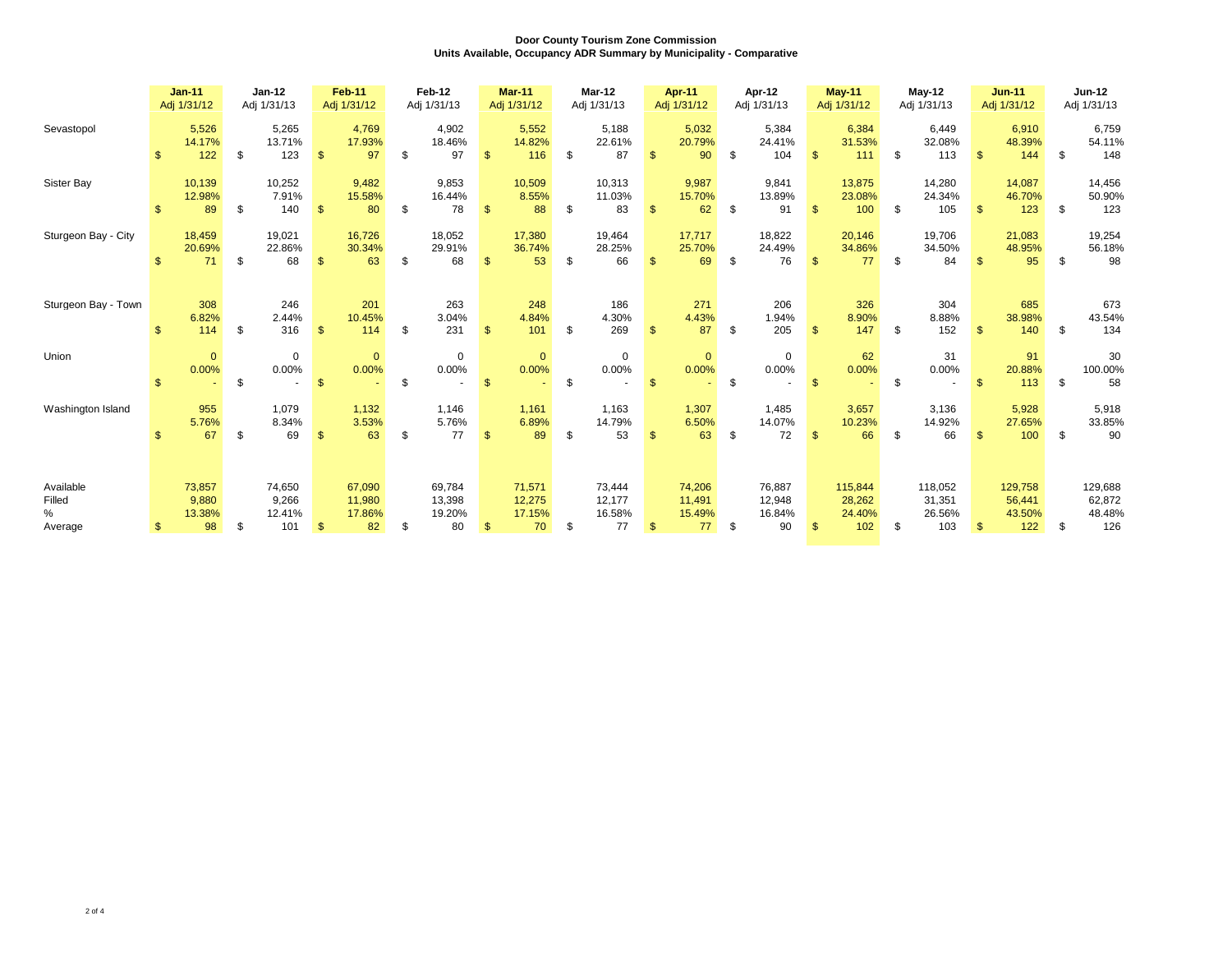|                       |                | $Jul-11$<br><b>Jul-12</b><br>Adj 1/31/13<br>Adj 1/31/12 |    |                         | Aug-11<br>Adj 1/31/12 |                         | Aug-12<br>Adj 1/31/13 |                         | <b>Sep-11</b><br>Adj 1/31/12 |                         | Sep-12<br>Adj 1/31/13 |                         | <b>Oct-11</b><br>Adj 1/31/12 |                         | Oct-12<br>Adj 1/31/13 | <b>Nov-11</b><br>Adj 1/31/12 |                | <b>Nov-12</b><br>Adj 1/31/13 |    | <b>Dec-11</b><br>Adj 1/31/12  |                | Dec-12<br>Adj 1/31/13  |    |                        |
|-----------------------|----------------|---------------------------------------------------------|----|-------------------------|-----------------------|-------------------------|-----------------------|-------------------------|------------------------------|-------------------------|-----------------------|-------------------------|------------------------------|-------------------------|-----------------------|------------------------------|----------------|------------------------------|----|-------------------------------|----------------|------------------------|----|------------------------|
| <b>Baileys Harbor</b> | $\mathbf{\$}$  | 9,713<br>67.94%<br>179                                  | \$ | 8,901<br>73.54%<br>188  | $\mathfrak{s}$        | 9,785<br>61.15%<br>182  | -\$                   | 8,897<br>64.99%<br>191  | $\mathfrak{S}$               | 7,317<br>44.18%<br>157  | \$                    | 8,369<br>42.60%<br>174  | $\mathsf{\$}$                | 9,097<br>38.53%<br>158  | \$                    | 8,163<br>37.18%<br>168       | $\mathsf{\$}$  | 3,459<br>10.29%<br>146       | \$ | 3,418<br>12.49%<br>150        | \$.            | 3,413<br>9.87%<br>107  | \$ | 3,571<br>8.93%<br>107  |
| <b>Brussels</b>       | $\mathfrak{s}$ | $\mathbf{0}$<br>0.00%                                   | \$ | $\mathbf 0$<br>0.00%    | $\mathfrak{s}$        | $\mathbf 0$<br>0.00%    | \$                    | $\mathbf 0$<br>0.00%    | $\mathbf{\$}$                | $\overline{0}$<br>0.00% | \$                    | 0<br>0.00%              | $\mathsf{\$}$                | $\mathbf{0}$<br>0.00%   | \$                    | $\mathbf 0$<br>0.00%         | $\mathfrak{s}$ | $\mathbf{0}$<br>0.00%        | \$ | $\mathbf 0$<br>0.00%          | $\mathsf{\$}$  | $\mathbf{0}$<br>0.00%  | \$ | $\mathsf 0$<br>0.00%   |
| Clay Banks            | $\mathbf{s}$   | 123<br>48.78%<br>205                                    | \$ | 124<br>45.97%<br>192    | $\mathfrak{s}$        | 122<br>57.38%<br>217    | \$                    | 124<br>58.06%<br>230    | $\mathfrak{s}$               | 117<br>8.55%<br>259     | \$                    | 120<br>25.00%<br>217    | $\mathsf{\$}$                | 93<br>12.90%<br>112     | \$                    | 155<br>16.13%<br>176         | $\mathsf{\$}$  | 30<br>0.00%                  | \$ | 30<br>0.00%<br>$\blacksquare$ | $\mathbf{\$}$  | 31<br>0.00%            | \$ | 31<br>0.00%            |
| Egg Harbor-Town       | $\mathbb{S}$   | 11,367<br>72.02%<br>172                                 | \$ | 11,345<br>72.68%<br>172 | $\mathfrak{s}$        | 11,294<br>67.44%<br>160 | \$                    | 11,288<br>68.17%<br>170 | $\mathbb{S}$                 | 10,812<br>40.70%<br>151 | \$                    | 10,998<br>43.40%<br>151 | $\mathfrak{s}$               | 10,597<br>45.28%<br>146 | \$                    | 10,897<br>43.29%<br>145      | $\mathfrak{s}$ | 8,388<br>11.70%<br>94        | \$ | 8,595<br>10.97%<br>88         | \$             | 8,536<br>7.84%<br>106  | \$ | 8,899<br>8.21%<br>106  |
| Egg Harbor - Village  | $\mathbf{s}$   | 11,479<br>77.92%<br>163                                 | \$ | 11,472<br>76.60%<br>166 | $\mathfrak{s}$        | 11,426<br>74.20%<br>154 | \$                    | 11,348<br>74.17%<br>165 | $\mathfrak{S}$               | 10,785<br>60.47%<br>124 | \$                    | 11,133<br>58.75%<br>136 | $\mathsf{\$}$                | 11,314<br>49.55%<br>144 | \$                    | 10,171<br>50.33%<br>144      | $\mathfrak{S}$ | 4,675<br>19.06%<br>95        | \$ | 4,606<br>21.58%<br>91         | $\mathfrak{s}$ | 4,421<br>15.54%<br>71  | \$ | 4,792<br>16.11%<br>73  |
| Ephraim               | $\mathbf{s}$   | 16,159<br>76.19%<br>158                                 | \$ | 16,184<br>75.82%<br>163 | $\mathfrak{s}$        | 16,246<br>75.45%<br>150 | \$                    | 16,285<br>76.90%<br>158 | $\mathbb{S}$                 | 14,964<br>56.05%<br>134 | \$                    | 15,544<br>53.69%<br>149 | $\mathsf{\$}$                | 14,223<br>53.95%<br>136 | \$                    | 14,251<br>52.40%<br>143      | $\mathfrak{s}$ | 6,070<br>15.47%<br>107       | \$ | 5,903<br>19.16%<br>95         | $\mathfrak{s}$ | 4,993<br>13.40%<br>80  | \$ | 6,494<br>14.26%<br>79  |
| Forestville - Town    | $\mathfrak{s}$ | 62<br>0.00%                                             | \$ | 31<br>0.00%             | $\mathfrak{S}$        | 93<br>0.00%             | \$                    | 31<br>0.00%             | $\mathbf{\$}$                | 60<br>0.00%             | \$                    | 30<br>0.00%             | $\sqrt[6]{\frac{1}{2}}$      | 62<br>3.23%<br>150      | \$                    | 31<br>0.00%                  | $\mathfrak{s}$ | 60<br>0.00%                  | \$ | 30<br>0.00%                   | $\mathsf{\$}$  | $\mathbf{0}$<br>0.00%  | \$ | $\mathbf 0$<br>0.00%   |
| Forestville - Village | \$             | $\mathbf{0}$<br>0.00%                                   | \$ | $\mathbf 0$<br>0.00%    | $\mathfrak{s}$        | $\mathbf{0}$<br>0.00%   | \$                    | $\mathbf 0$<br>0.00%    | $\mathfrak{s}$               | $\mathbf{0}$<br>0.00%   | \$                    | $\mathbf 0$<br>0.00%    | $\mathfrak{s}$               | $\mathbf{0}$<br>0.00%   | \$                    | $\mathbf 0$<br>0.00%         | $\mathbf{\$}$  | $\mathbf{0}$<br>0.00%        | \$ | $\mathbf 0$<br>0.00%          | $\mathfrak{s}$ | $\mathbf{0}$<br>0.00%  | \$ | $\mathbf 0$<br>0.00%   |
| Gardner               | $\mathsf{\$}$  | 1,798<br>48.00%<br>118                                  | \$ | 1,916<br>39.51%<br>132  | $\frac{3}{2}$         | 1,781<br>41.38%<br>115  | \$                    | 1,881<br>51.57%<br>107  | $\sqrt{2}$                   | 1,697<br>30.23%<br>104  | \$                    | 1,668<br>34.23%<br>86   | $\sqrt[6]{\frac{1}{2}}$      | 1,869<br>23.17%<br>105  | \$                    | 1,645<br>18.30%<br>95        | $\mathsf{\$}$  | 960<br>8.33%<br>103          | \$ | 1,396<br>9.24%<br>79          | $\mathfrak{s}$ | 744<br>14.38%<br>110   | \$ | 930<br>10.75%<br>94    |
| Gibraltar             | $\mathbf{s}$   | 15,856<br>81.18%<br>165                                 | \$ | 17,040<br>80.33%<br>165 | $\mathbf{\$}$         | 16,343<br>77.37%<br>157 | \$                    | 17,119<br>78.16%<br>164 | $\mathfrak{S}$               | 15,189<br>61.26%<br>138 | \$                    | 16,380<br>62.57%<br>137 | $\mathfrak{s}$               | 15,544<br>57.42%<br>140 | \$                    | 16,578<br>53.80%<br>142      | $\mathfrak{S}$ | 6,646<br>19.03%<br>136       | \$ | 6,483<br>24.73%<br>117        | $\mathfrak{S}$ | 6,449<br>17.94%<br>115 | \$ | 6,208<br>25.64%<br>110 |
| Jacksonport           | $\mathsf{\$}$  | 3,067<br>76.33%<br>165                                  | \$ | 3,004<br>72.90%<br>165  | $\mathsf{\$}$         | 3,156<br>70.06%<br>168  | \$                    | 3,224<br>67.18%<br>184  | $\frac{1}{2}$                | 2,813<br>38.71%<br>119  | \$                    | 2,759<br>39.40%<br>136  | $\mathfrak{s}$               | 2,632<br>35.60%<br>106  | \$                    | 2,448<br>36.81%<br>95        | $\mathbf{\$}$  | 1,038<br>7.32%<br>99         | \$ | 951<br>6.41%<br>118           | \$             | 1,011<br>8.70%<br>130  | \$ | 925<br>10.27%<br>167   |
| <b>Liberty Grove</b>  | $\mathbb{S}$   | 12,681<br>58.42%<br>154                                 | \$ | 13,398<br>57.82%<br>160 | $\mathbf{\$}$         | 12,065<br>57.04%<br>146 | \$                    | 12,565<br>58.70%<br>153 | $\mathbf{\$}$                | 11,496<br>38.07%<br>110 | \$                    | 11,931<br>38.92%<br>120 | $\mathfrak{s}$               | 11,152<br>37.03%<br>122 | \$                    | 11,552<br>34.83%<br>125      | $\mathfrak{s}$ | 4,678<br>5.96%<br>134        | \$ | 4,769<br>5.64%<br>145         | $\mathfrak{s}$ | 4,272<br>3.39%<br>154  | \$ | 4,408<br>3.63%<br>207  |
| Nasewaupee            | $\mathfrak{s}$ | 3,533<br>71.38%<br>121                                  | \$ | 3,596<br>73.19%<br>132  | \$                    | 3,561<br>62.45%<br>117  | -\$                   | 3,643<br>68.49%<br>128  | $\mathbb{S}$                 | 3,448<br>38.34%<br>104  | \$                    | 3,379<br>39.95%<br>119  | $\mathfrak{s}$               | 3,179<br>34.32%<br>93   | \$                    | 2,134<br>29.10%<br>121       | -\$            | 2,368<br>13.09%<br>45        | \$ | 1,600<br>10.38%<br>62         | $\mathfrak{s}$ | 2,318<br>10.91%<br>47  | \$ | 2,449<br>11.72%<br>36  |